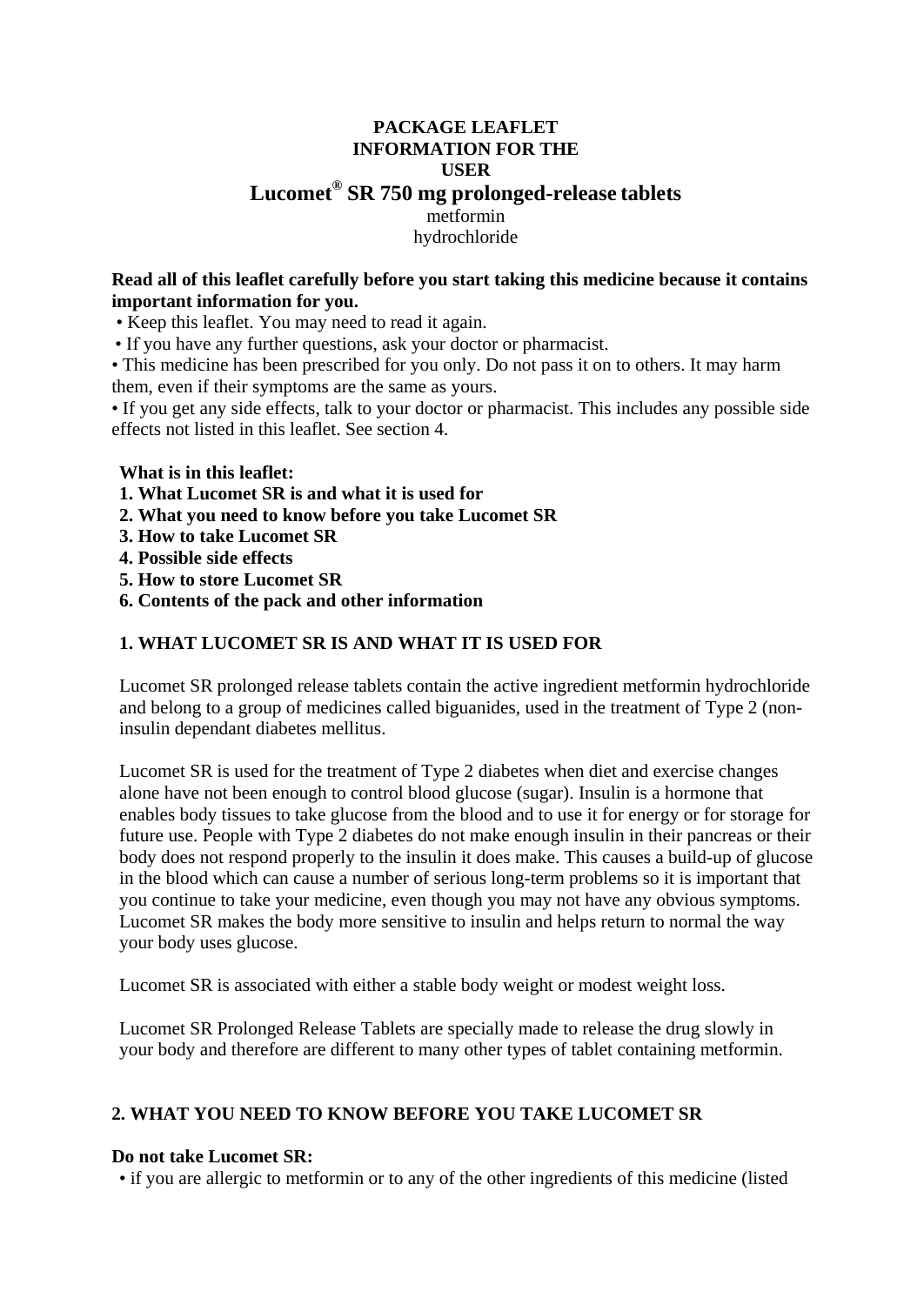in section 6). An allergic reaction may cause a rash, itching or shortness of breath.

- if you have liver problems
- if you have severely reduced kidney function.

• if you have uncontrolled diabetes, with, for example, severe hyperglycaemia (high blood glucose), nausea, vomiting, diarrhoea, rapid weight loss, lactic acidosis (see 'Risk of lactic acidosis' below) or ketoacidosis. Ketoacidosis is a condition in which substances called 'ketone bodies' accumulate in the blood and which can lead to diabetic pre-coma. Symptoms include stomach pain, fast and deep breathing, sleepiness or your breath developing an unusual, fruity smell.

• if you have lost too much water from your body (dehydration). Dehydration may lead to kidney problems, which can put you at risk for lactic acidosis (see 'Warnings and precautions').

• if you have a severe infection such as an infection affecting your lung or bronchial system or your kidney. Severe infections may lead to kidney problems, which can put you at risk for lactic acidosis (see 'Warnings and precautions').

• if you have been treated for acute heart problems or have recently had a heart attack or have severe circulatory problems or breathing difficulties. This may lead to a lack in oxygen supply to tissue which can put you at risk for lactic acidosis (see 'Warnings and precautions').

• if you are a heavy drinker of alcohol.

• if you are under 18 years of age.

### **Warnings and precautions**

Talk to your doctor before taking Lucomet SR.

## **Risk of lactic acidosis**

Lucomet SR may cause a very rare, but very serious side effect called lactic acidosis, particularly if your kidneys are not working properly. The risk of developing lactic acidosis is also increased with uncontrolled diabetes, serious infections, prolonged fasting or alcohol intake, dehydration (see further information below), liver problems and any medical conditions in which a part of the body has a reduced supply of oxygen (such as acute severe heart disease).

If any of the above apply to you, talk to your doctor for further instructions.

**Stop taking Lucomet SR for a short time if you have a condition that may be associated**  with dehydration (significant loss of body fluids) such as severe vomiting, diarrhoea, fever, exposure to heat or if you drink less fluid than normal. Talk to your doctor for further instructions.

# **Stop taking Lucomet SR and contact a doctor or the nearest hospital immediately if you experience some of the symptoms of lactic acidosis**, as this condition may lead to coma.

Symptoms of lactic acidosis include:

• vomiting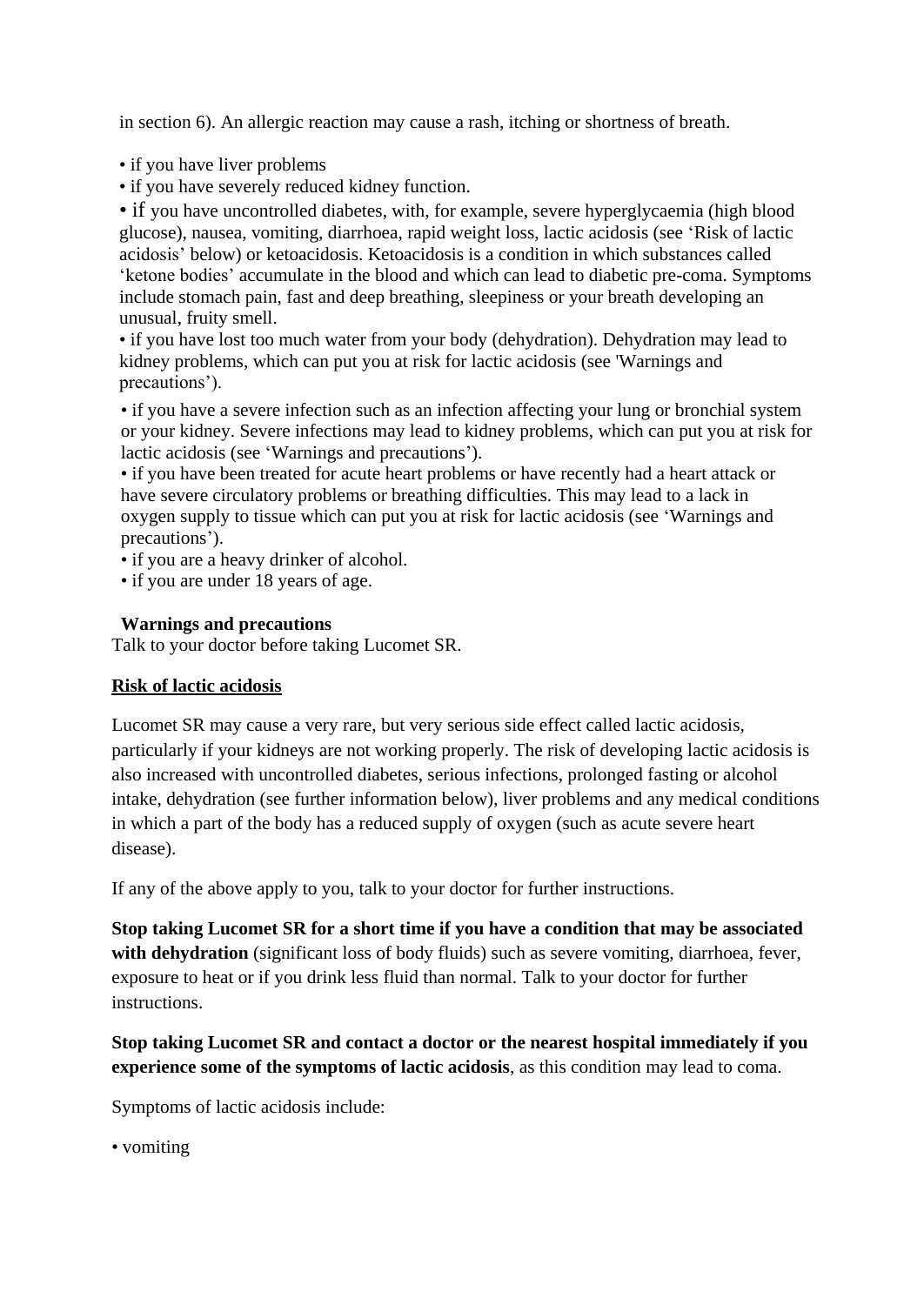- stomach ache (abdominal pain)
- muscle cramps
- a general feeling of not being well with severe tiredness
- difficulty in breathing
- reduced body temperature and heartbeat

Lactic acidosis is a medical emergency and must be treated in a hospital.

If you need to have major surgery you must stop taking Lucomet SR during and for some time after the procedure. Your doctor will decide when you must stop and when to restart your treatment with Lucomet SR.

During treatment with Lucomet SR, your doctor will check your kidney function at least once a year or more frequently if you are elderly and/or if you have worsening kidney function.

You may see some remains of the tablets in your stools. Do not worry - this is normal for this type of tablet.

You should continue to follow any dietary advice that your doctor has given you and you should make sure that you eat carbohydrates regularly throughout the day.

Do not stop taking this medicine without speaking to your doctor.

#### **Other medicines and Lucomet SR**

If you need to have an injection of a contrast medium that contains iodine into your bloodstream, in the context of an X-ray or scan, you must stop taking Lucomet SR before or at the time of injection. Your doctor will decide when you must stop and when to restart your treatment with Lucomet SR.

Tell your doctor if you are taking, have recently taken or might take any other medicines. You may need more frequent blood glucose and kidney function tests, or your doctor may need to adjust the dosage of Lucomet SR. It is especially important to mention the following:

• Medicines which increase urine production (diuretics (water tablets) such as furosemide).

• Medicines used to treat pain and inflammation (NSAID and COX-2 inhibitors, such as ibuprofen and celecoxib)

• Certain medicines for the treatment of high blood pressure (ACE inhibitors and angiotensin II receptor antagonists)

• Steroids such as prednisolone, mometasone, beclometasone.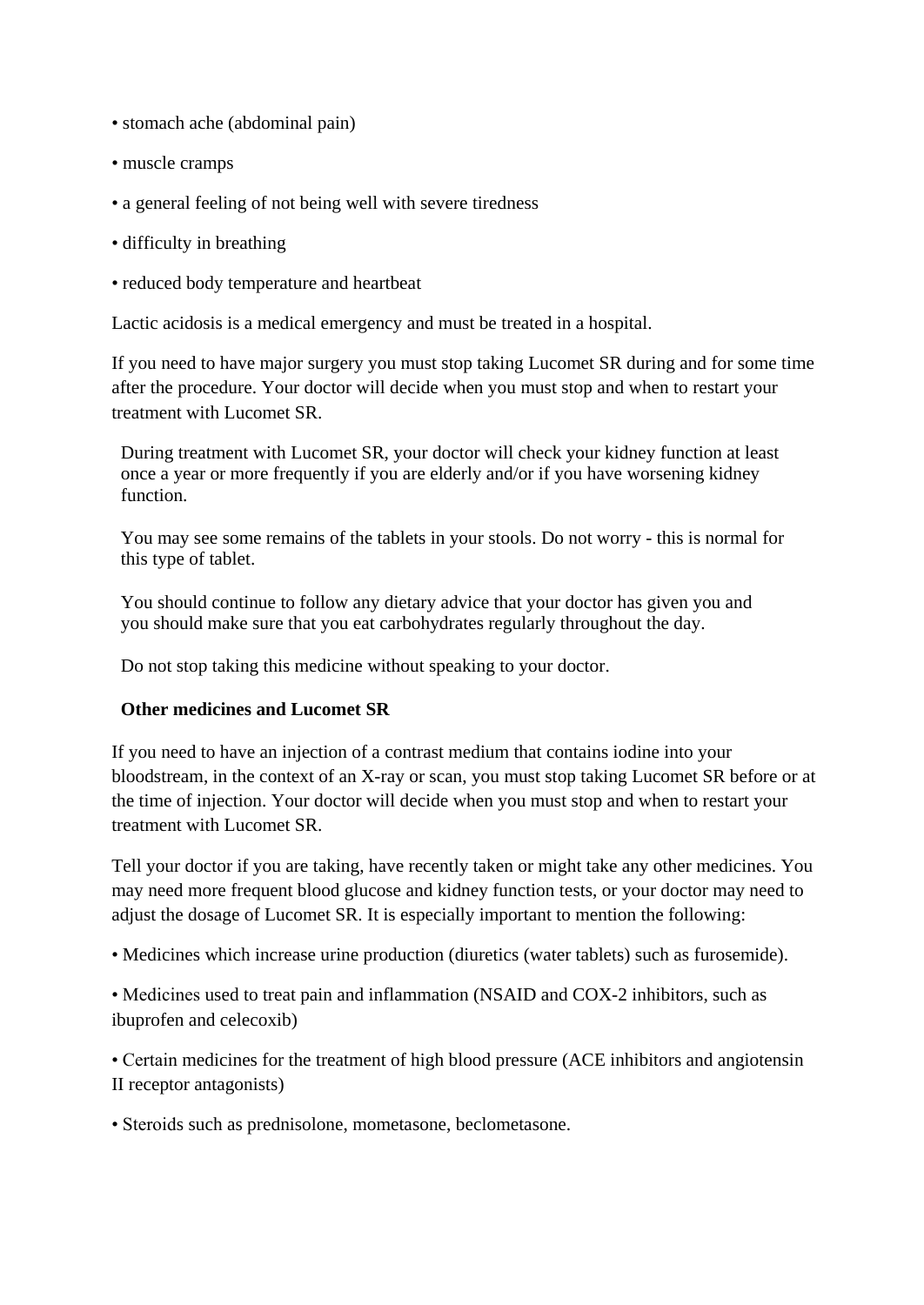• Sympathomimetic medicines including epinephrine and dopamine used to treat heart attacks and low blood pressure. Epinephrine is also included in some dental anaesthetics.

• Medicines that may change the amount of Lucomet SR in your blood, especially if you have reduced kidney function (such as verapamil, rifampicin, cimetidine, dolutegravir, ranolazine, trimethoprim, vandetanib, isavuconazole, crizotinib, olaparib).

#### **Lucomet SR with alcohol:**

Avoid excessive alcohol intake while taking Glucient SR since this may increase the risk of lactic acidosis (see section 'Warnings and precautions').

### **Pregnancy and breast-feeding**

Do not take Lucomet SR if you are pregnant or breast-feeding. Ask your doctor or pharmacist for advice before taking any medicine.

### **Driving and using machines**

Lucomet SR taken on its own does not cause 'hypos' (symptoms of low blood sugar or hypoglycaemia, such as faintness, confusion and increased sweating) and therefore should not affect your ability to drive or use machinery.

You should be aware, however, that Lucomet SR taken with other antidiabetic medicines can cause hypos, so in this case you should take extra care when driving or operating machinery.

#### **Lucomet SR contains sodium**

This medicine contains less than 1 mmol sodium (23 mg) per tablet, that is to say essentially 'sodium free'.

## **3. HOW TO TAKE LUCOMET SR**

Your doctor may prescribe Lucomet SR for you to take on its own, or in combination with other oral antidiabetic medicines or insulin.

Always take this Lucomet SR exactly as your doctor has told you. You should check with your doctor or pharmacist if you are not sure.

Swallow the tablets whole with a glass of water, do not chew.

#### Recommended dose

Usually you will start treatment with 750 milligrams Lucomet SR daily. After you have been taking Lucomet SR for about 2 weeks, your doctor may measure your blood sugar and adjust the dose. The maximum daily dose is 1500 milligrams of Lucomet SR.

If you have reduced kidney function, your doctor may prescribe a lower dose.

Normally, you should take the tablets once a day, with your evening meal.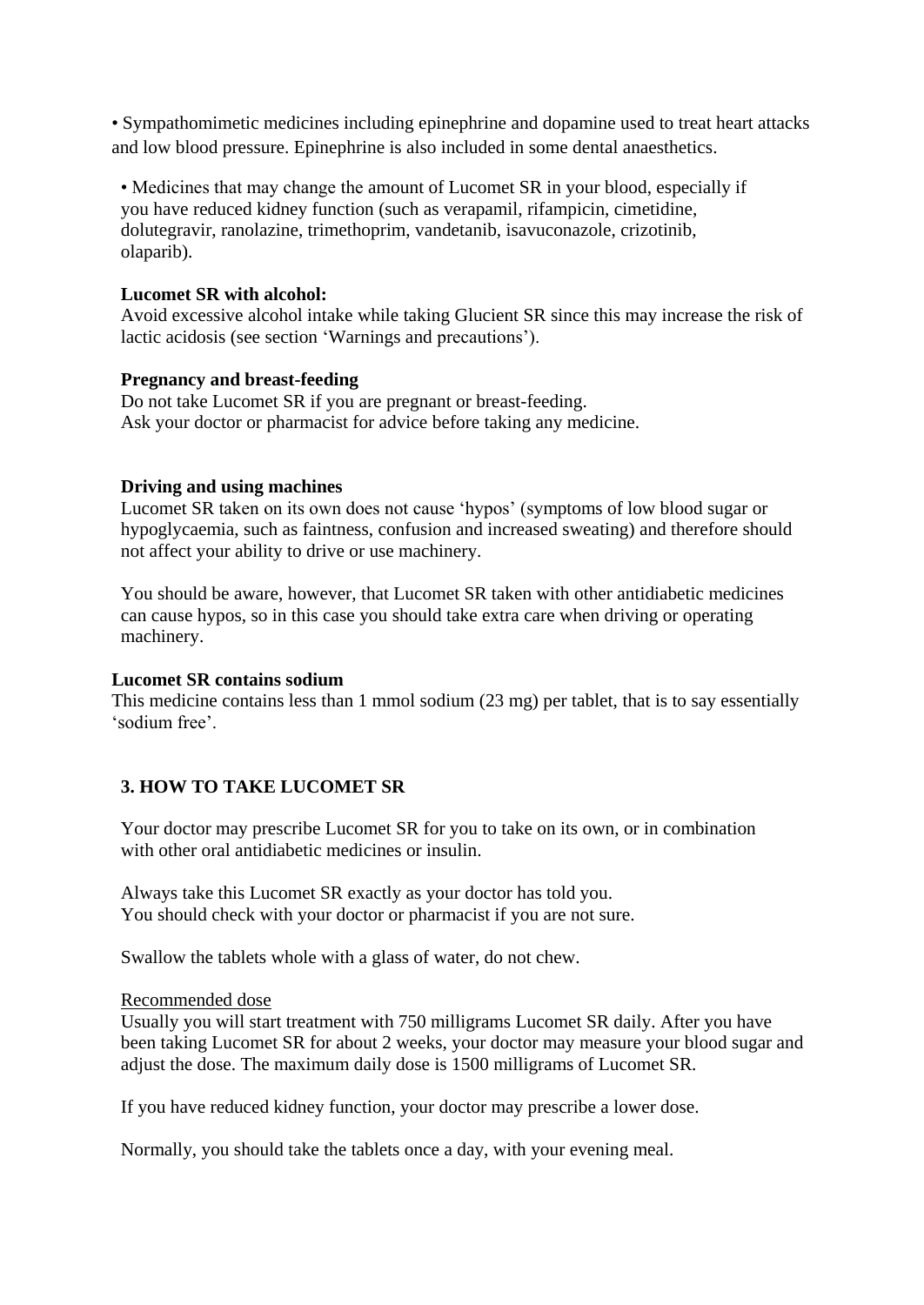In some cases, your doctor may recommend that you take the tablets twice a day. Always take the tablets with food.

### **If you take more Lucomet SR than you should**

If you take extra tablets by mistake you need not worry, but if you have unusual symptoms, contact your doctor. If the overdose is large, lactic acidosis is more likely. Symptoms of lactic acidosis are non-specific, such as vomiting, bellyache with muscle cramps, a general feeling of not being well with severe tiredness, and difficulty in breathing. Further symptoms are reduced body temperature and heart beat. If you experience some of these symptoms, you should immediately seek medical attention, as lactic acidosis may lead to coma. Stop taking Lucomet SR immediately and contact a doctor or the nearest hospital straightaway.

## **If you forget to take Lucomet SR**

Take it as soon as you remember with some food. Do not take a double dose to make up for a forgotten dose.

# **4. POSSIBLE SIDE EFFECTS**

Like all medicines, Lucomet SR can cause side effects, although not everybody gets them. The following side effects may occur:

Lucomet SR may cause a very rare (may affect up to 1 user in 10,000) but very serious side effect called lactic acidosis (see section 'Warnings and Precautions'). If this happens, you must **stop taking Lucomet SR and contact a doctor or the nearest hospital immediately**, as lactic acidosis may lead to coma.

Lucomet SR may cause abnormal liver function tests and hepatitis (inflammation of the liver) which may result in jaundice (may affect up to 1 user in 10,000). If you develop yellowing of the eyes and/or skin contact your doctor immediately.

Other possible side effects are listed by frequency as follows:

#### *Very common (affects more than 1 person in 10)*:

• Diarrhoea, nausea, vomiting, stomach ache or loss of appetite.

If you get these, do not stop taking the tablets as these symptoms will normally go away in about 2 weeks. It helps if you take the tablets with or immediately after a meal.

*Common (affects less than 1 person in 10, but more than 1 person in 100):*

• Taste disturbance.

*Very rare* (affects less than 1 person in 10,000):

- Decreased vitamin B12 levels:
- Skin rashes including redness, itching and hives

## **Reporting of side effects:**

If you get any side effects, talk to your doctor or pharmacist. This includes any possible side effects not listed in this leaflet. You can also report side effects directly via: HPRA Pharmacovigilance, Earlsfort Terrace, IRL - Dublin 2; Tel: +353 1 6764971;